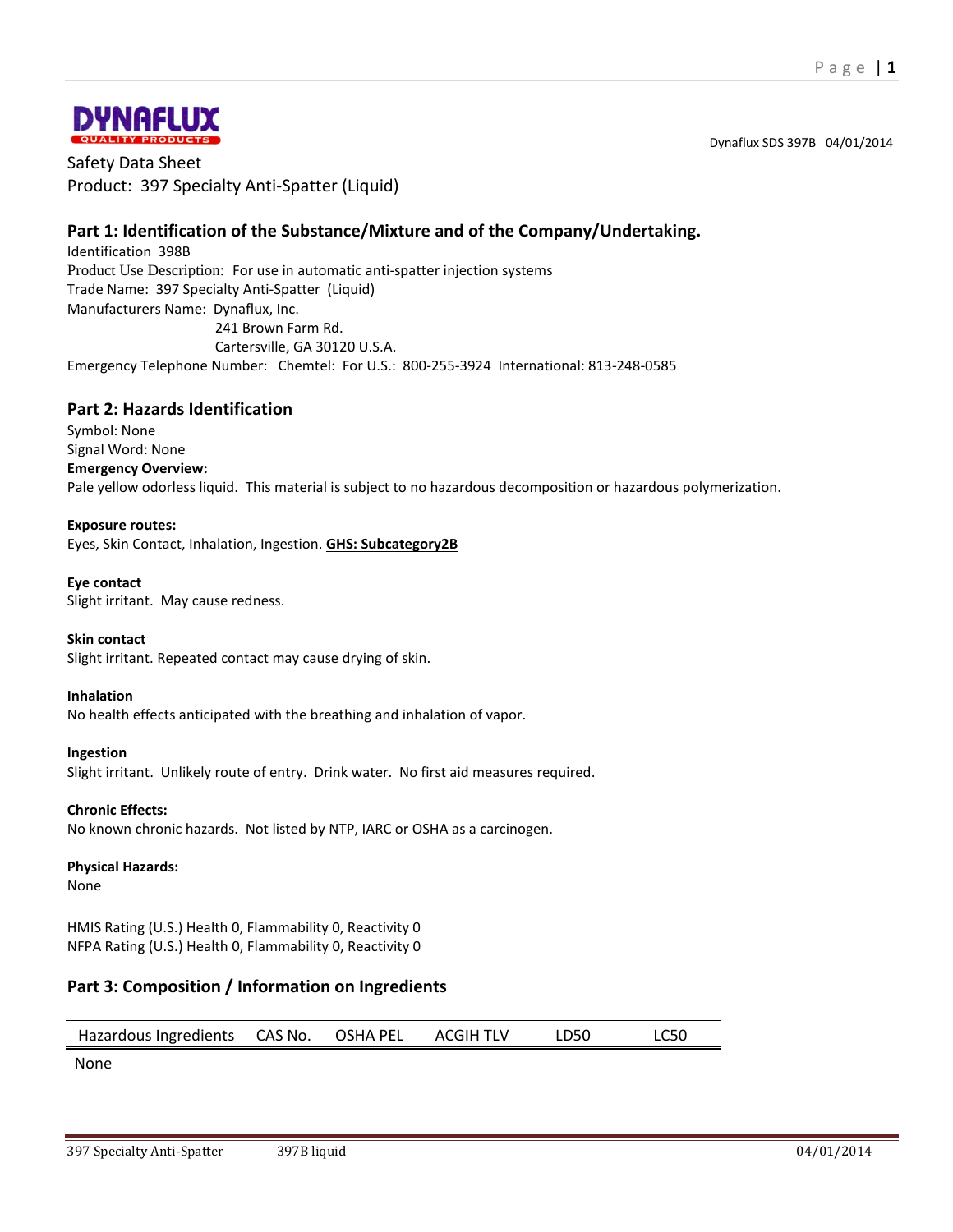#### **Part 4: First Aid Measures**

**Eyes**

Check for and remove any contact lenses. Flush with water for 15 minutes. Seek medical attention if irritation continues. **GHS: Subcategory 2B**

**Skin**

After contact with skin, wash immediately with plenty of water. If irritation persists, seek medical attention.

**Inhalation**

Not Applicable. No health effects associated with inhalation.

**Ingestion:**

If swallowed do not induce vomiting. Seek immediate medical attention.

# **Part 5: Fire Fighting Measures**

**Flammability Classification:** Non-flammable. **Means of Extinction:** Use NFPA Class B extinguishers, CO2 or dry chemical. **Fire Fighting Instructions/Equipment**: Wear self-contained breathing apparatus pressure demand. **Flash Points:** None **Auto-Ignition Temperature:** Not Applicable. **Hazardous Combustion Products**: Not Applicable.

# **Part 6: Accidental Release Measures**

#### **Small spill cleanup:**

Collect all spilled material (absorb with inert material) and place in a waste container. Seal and label the container as waste. Dispose of in accordance with local, state and federal regulations. Keep out of reach of children.

# **Part 7: Handling and Storage**

#### **Handling**

Do not get in eyes, on skin or on clothing. Do not breathe dust. Keep container closed. Promptly clean up spills. Wash thoroughly after handling.

#### **Storage**

Store at temperatures below 150°F (65°C) and avoid freezing. . Keep container tightly closed. Do not incinerate containers.

# **Part 8: Exposure Controls / Personal Protection**

**Engineering Controls:** Use with adequate ventilation. **Skin Protection:** Wear protective clothing and gloves for repeated exposure. **Eye Protection:** Wear chemical goggles.

Continued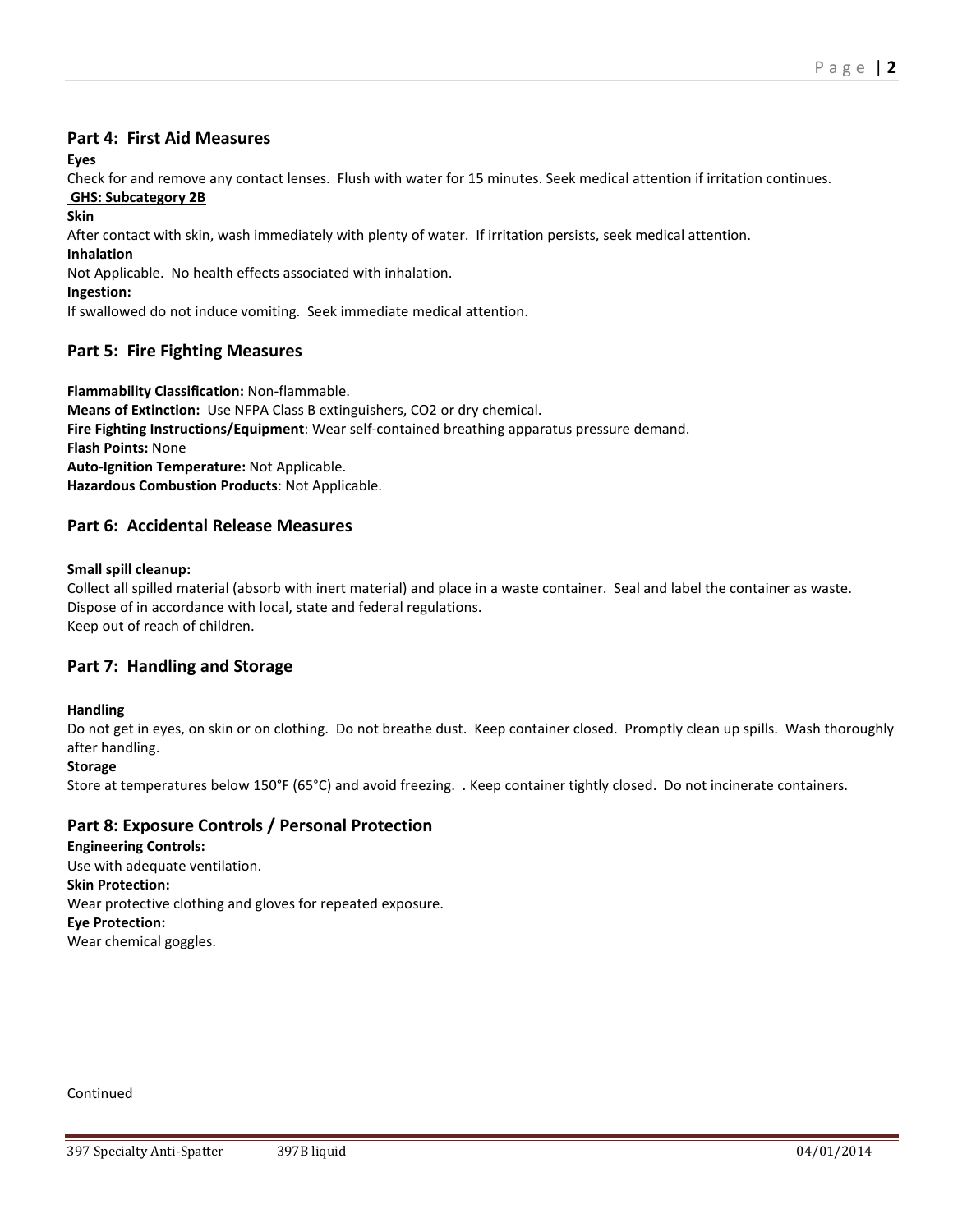# **Part 9: Physical and Chemical Properties**

| <b>Physical State:</b>           | Liquid                              |  |
|----------------------------------|-------------------------------------|--|
| <b>Odor and Appearance:</b>      | Brown, odorless liquid              |  |
| <b>Specific Gravity (H20=1):</b> | 1.00 (8.34 lbs./gal)                |  |
| pH:                              | Not Available                       |  |
| <b>Boiling Point:</b>            | $212^{\circ}F$                      |  |
| <b>Freeze Point:</b>             | Not Available                       |  |
| <b>Vapor Pressure:</b>           | (mm Hg and Temp): 17.6mm Hg $@20°C$ |  |
| <b>Vapor Density:</b>            | Not Available                       |  |
| <b>Volatility:</b>               | Not Available                       |  |
| <b>Density</b>                   | Not Available                       |  |
| <b>Solubility in water:</b>      | Complete                            |  |
| VOC's                            | 0%                                  |  |

# **Part 10: Stability and Reactivity**

**Stability** Stable

**Conditions to avoid** None Known

**Polymerization**

Will not occur**.**

### **Part 11. Toxicological Information**

**Routes of Entry: Eye contact. Skin contact. Toxicity to Animals:** LD50: Not Available. LC50: Not Available. **Carcinogenicity:** No ingredients known to be carcinogens. **Reproductive Toxicity:** Not Applicable **Teratogenicity:** No effects determined. **Mutagenicity:** No effects determined.

### **Part 12. Ecological Information**

**Acute Data:** This product has not been tested for environmental effects.

# **Part 13. Disposal Considerations**

**Disposal Method:** Dispose in accordance with federal, state and local regulations.

Continued